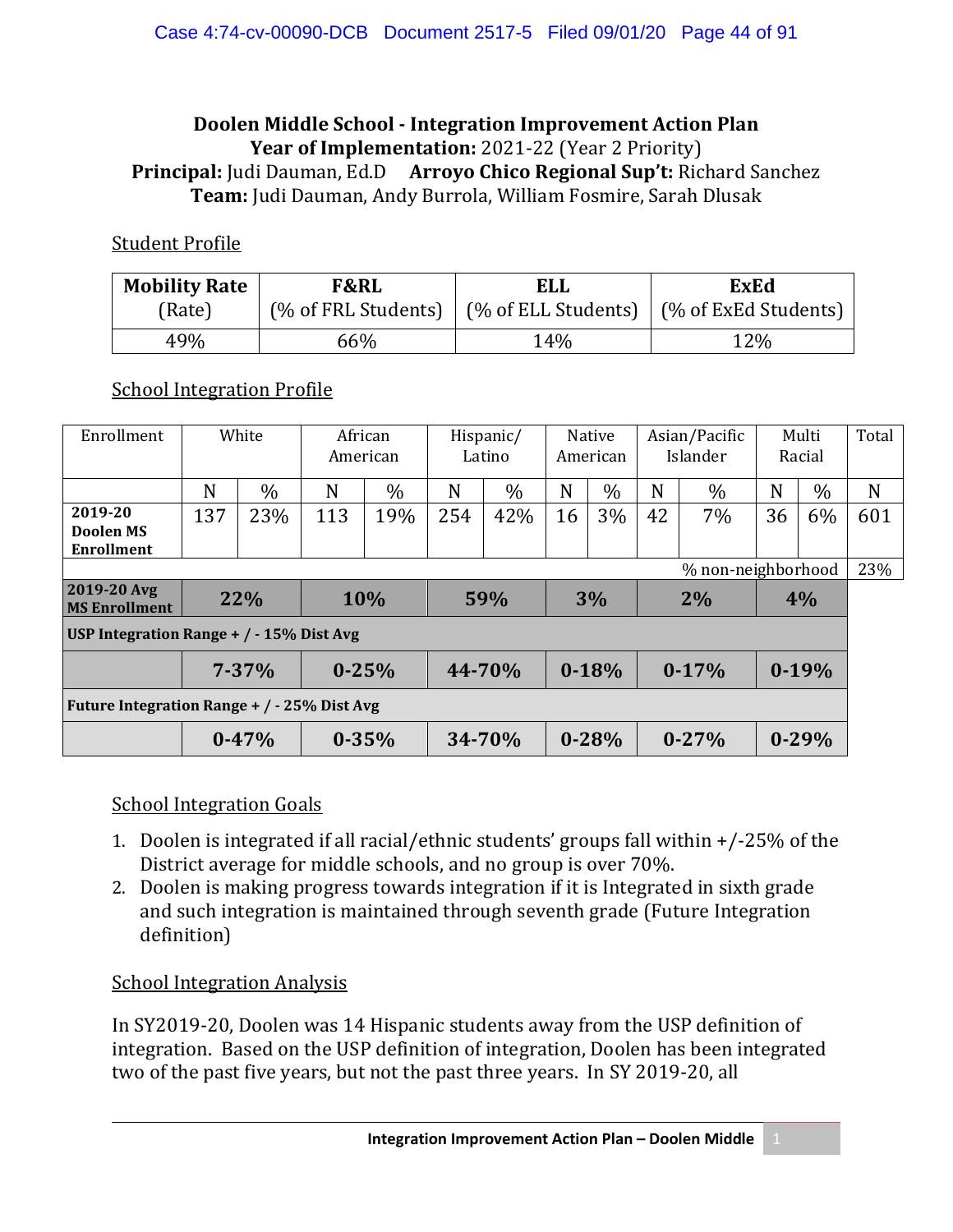racial/ethnic groups were within + or – 25% from the district average, meeting the future definition of integration.

Doolen is a school in which students benefit from opportunities for interracial contact. In SY2019-20 its student population was approx. 40% Hispanic, 25% white, and 20% African American. To meet the existing definition of integration, Doolen would have to add more Hispanic students – effectively increasing the size of the largest group of students at Doolen and decreasing the size of other smaller groups.

More important, Doolen currently meets the future definition of integration. The goal for Doolen therefore is to recruit from racially concentrated areas to reduce racial concentration and to increase the number of students attending an integrated school.

### **A. Targeted Populations**

Targeted Population: Hispanic Students from racially concentrated schools; all students

Targeted Recruitment Goal: additional Hispanic students from racially concentrated schools; all students

Targeted Zones: neighborhood boundaries of racially concentrated schools

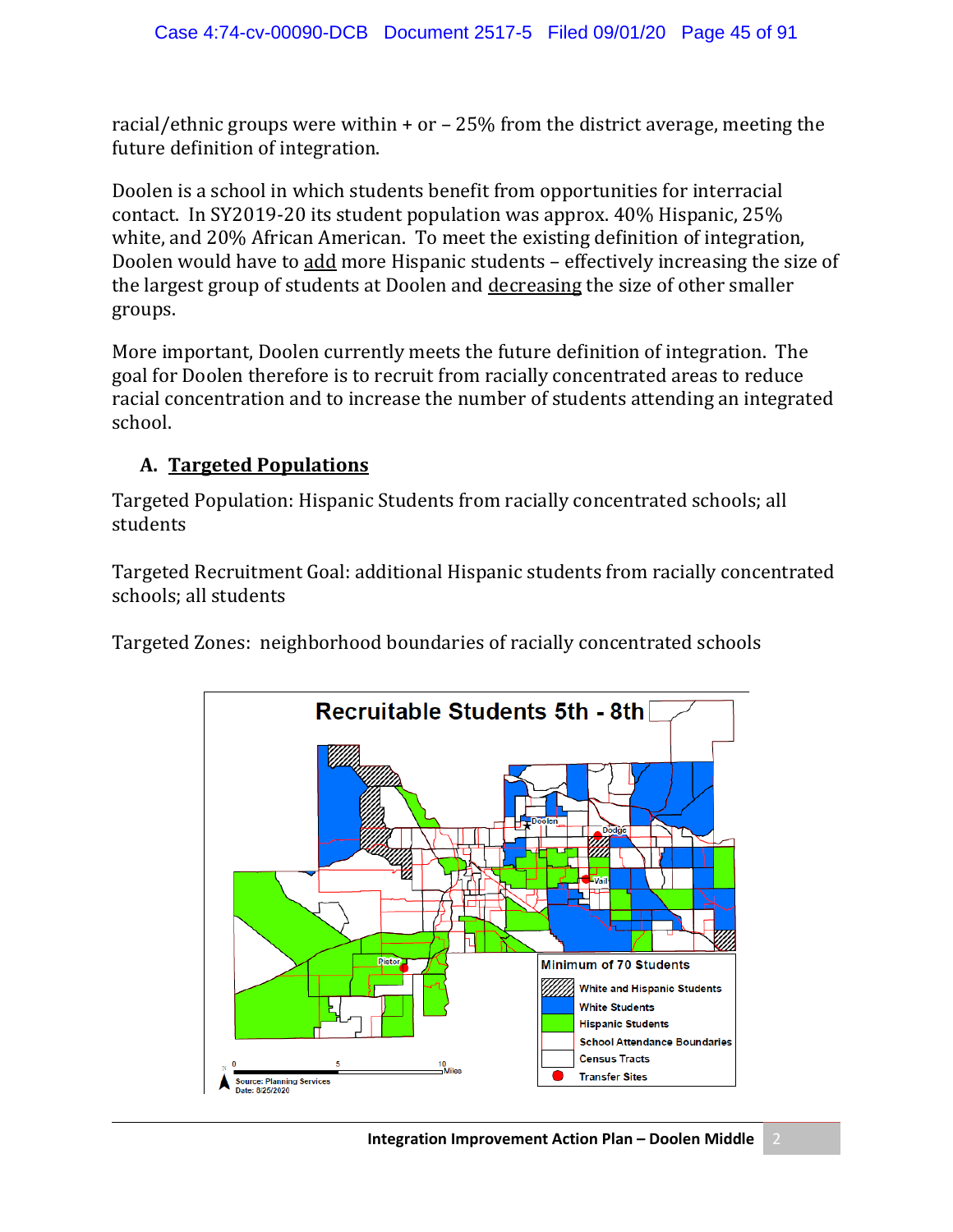### **B. Transportation**

### **1. Assessment**

### Existing Services; Needs; Service Gaps

Doolen currently runs no regular morning or afternoon neighborhood routes. Instead, there are five shuttles from transfer points that serve Doolen students who live outside the walkzone. Doolen runs six routes for 32 exceptional education students, with fewer students routed in the afternoon than the morning. Doolen has no late activity buses. Doolen does not assign any students to public transportation or has any contracted routes. Doolen currently runs no express shuttles. Doolen is not a transfer site. The transfer sites that serve Doolen are Booth-Fickett, Dodge, Safford, Pistor, and Vail. Currently, the Dodge and Safford shuttles are near or at capacity; the Pistor, Vail, and Booth-Fickett Shuttles are not near capacity. Doolen is not currently served by a shuttle that is marketed as an express shuttle.

# **2. Strategies**

For SY2022-23 (to begin promotion in the fall of 2021), the District will convert, and market, the existing shuttle from Pistor as an express shuttle.

# **3. Monitoring Ridership and Evaluating Effectiveness**

Student Ridership is a student-tracking software module that enables TUSD's transportation department to monitor student card scans on and off the bus, offering real-time data to help improve planning decisions about the required size of the bus, to analyze opportunities for stop consolidation, and to identify ridership trends. The District will use the Ridership Monitor, part of the Student Ridership module, to monitor the race/ethnicity of students utilizing the Pistor express shuttle to determine if students are utilizing free transportation to further improve integration. Ridership will be analyzed on a quarterly basis to determine the effectiveness of the route. Ridership report/findings will be provided to the DSA and evaluated by CSA on a quarterly basis.

# **4. Budget**

There is no additional cost to adding the incentive route to Doolen as the District will utilize existing resources and routes.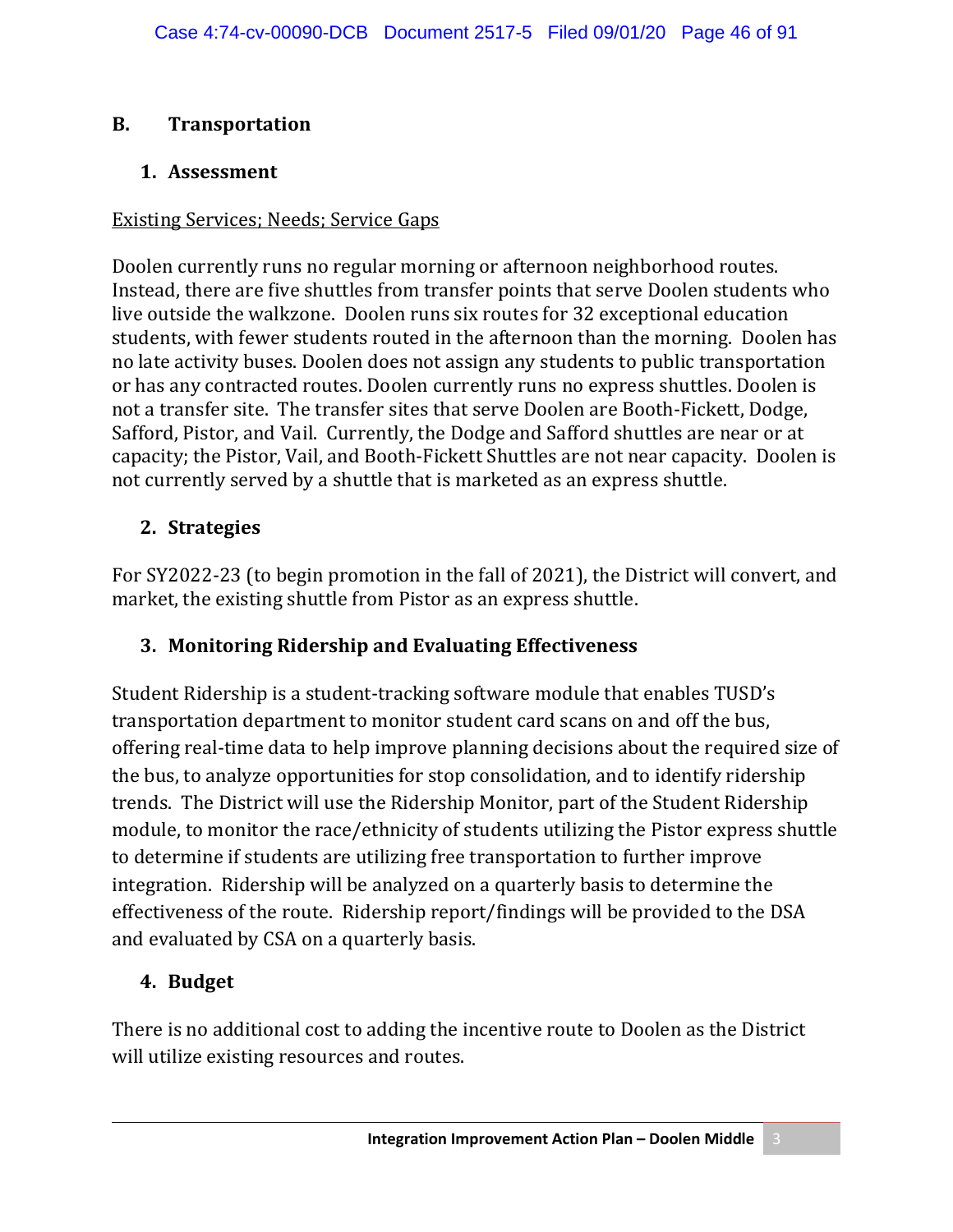### **C. Marketing, Outreach, and Recruitment Strategies**

### **1. Foundation**

The foundation for Doolen' marketing, outreach, and recruitment strategies is the ALE/Magnet Outreach Addendum, as Doolen offers a self-contained GATE program, and TUSD's districtwide "Knowledge Changes Everything" campaign (KCE), Research reveals that racially diverse schools benefit students in multiple ways:

- Improved cognitive skills, critical thinking, and problem solving
- Increased ability to work with others from diverse cultures
- Improved test scores
- Wide-ranging educational success, including higher graduation rates
- Learning environments that develop students' "funds of knowledge"

Doolen marketing and outreach will focus on highlighting the following: benefits of an integrated education; express shuttle from Pistor, self-contained GATE program; strong elective offerings (including guitar, American Sign Language, journalism, French, Spanish, world cultures, band, orchestra, art, PE, AVID and yearbook); diverse student population that includes over 30 spoken languages in one school; and collaboration with and access to the Boys and Girls Club that shares the Doolen campus.

### **2. Professional Learning**

At Doolen, all administrative staff, office staff, and any other relevant staff members took the online student assignment training to understand the benefits of an integrated education. In the fall of 2020, prior to the start of the priority enrollment window for SY2021-22, Doolen' staff will participate in a targeted professional learning with the Director of Student Assignment and members of the Coordinated Student Assignment committee to review the training, engage in real-life recruitment scenarios, and delve deeper into the planning and preparation for Doolen's strategies for the forthcoming enrollment period.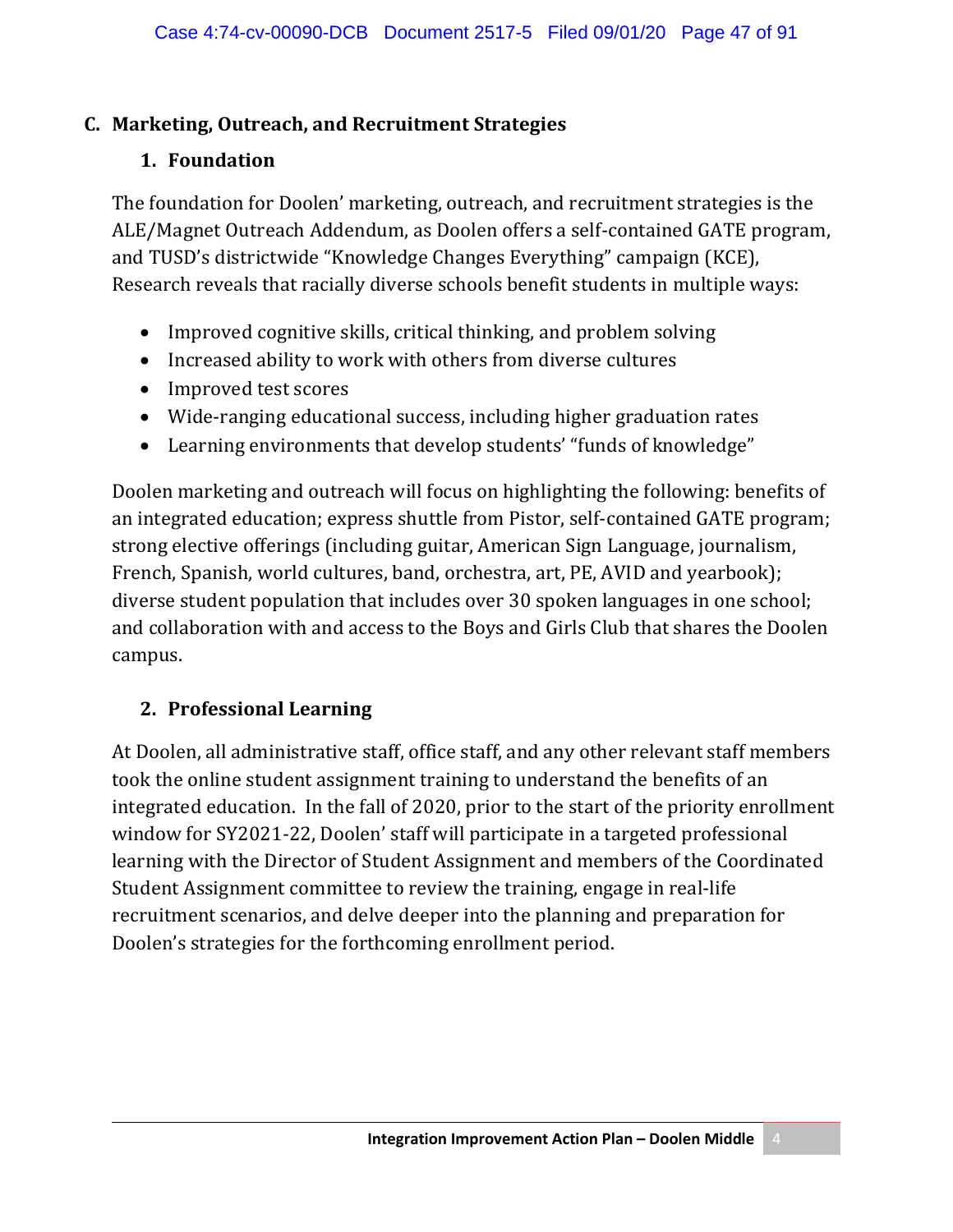# **3. Strategies**

Doolen will utilize the following outreach strategies:

- Increase recruitment and marketing of Hispanic and African American students at feeder elementary schools
- Enhanced marketing and outreach to GATE-qualified Hispanic and African-American students seeking a self-contained program
- Market our partnership with onsite Boys and Girls Club providing affordable afterschool care
- Market our richly diverse demographics and educational experiences obtained while attending Doolen
- Engage students and families at district events; host open houses
- Promote the community garden

# **4. Monitoring and Evaluating Effectiveness**

Doolen will submit a monthly report to the CSA by the  $10<sup>th</sup>$  of each month (first report due October 10). The Director of Student Assignment (DSA) and the coordinated student assignment (CSA) committee will review monthly reports and, where necessary, will meet with the Doolen Integration Team for follow-up. The DSA/CSA will monitor plan implementation from October through June.

In January, the DSA/CSA will begin evaluating the effectiveness of the plan by analyzing the race-ethnicity of students who have submitted applications to Doolen.

Each year in June, the DSA/CSA will submit a report to the Superintendent and Assistant Superintendents detailing the implementation status and outcomes for all non-magnet integration plans through the end of the school year.

By September 1, 2021, after the 10<sup>th</sup> day enrollment data has been released and analyzed, the DSA/CSA will submit a supplemental report on outcomes and recommending adjustments to the plan, if needed. Where necessary, the DSA will meet with the site Integration team to review changes and finalize the adjusted plan.